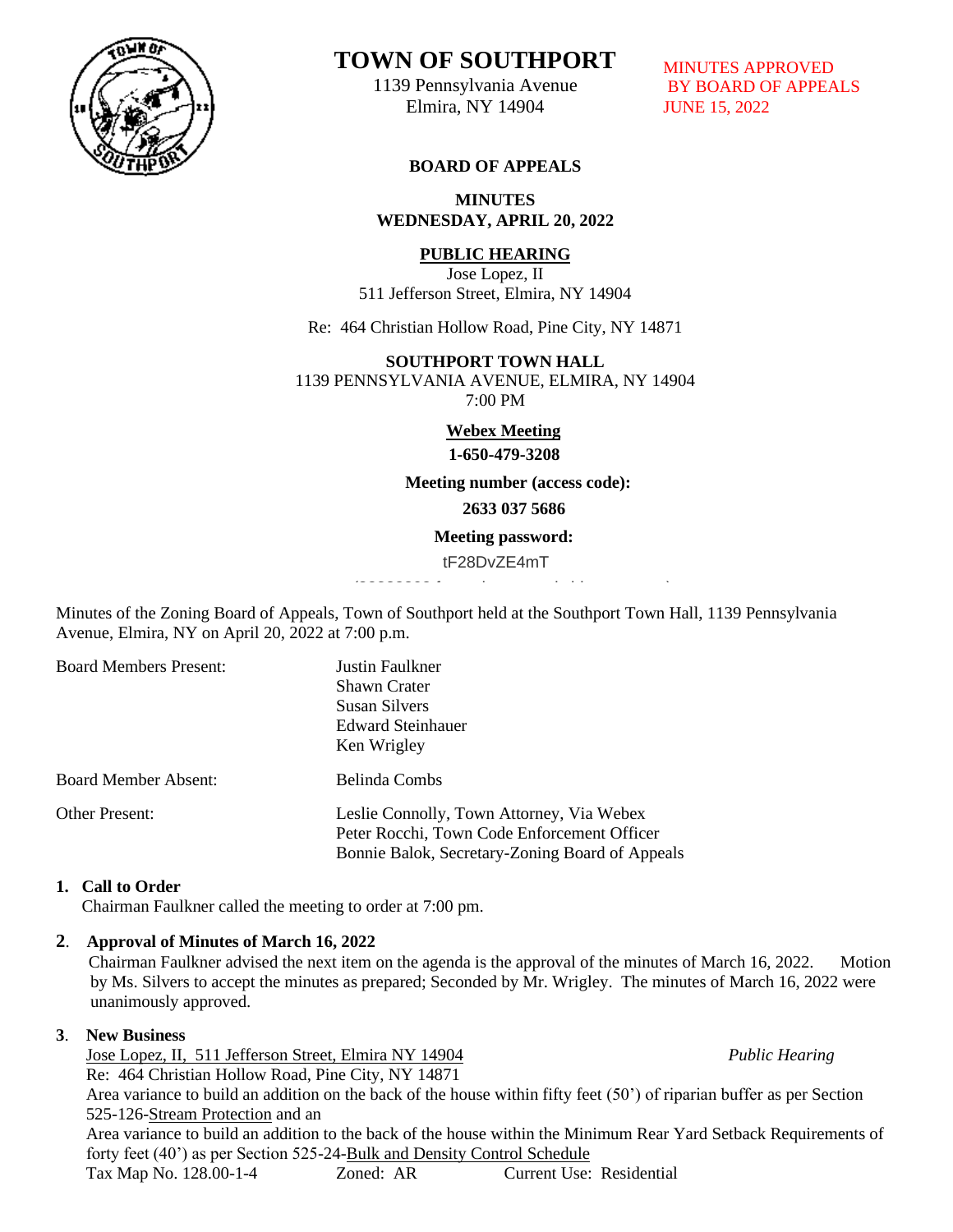**Board of Appeals Page 2 Minutes of Wednesday, April 20, 2022 Public Hearing – Jose Lopez, II**

511 Jefferson Street, Elmira, NY 14904 Re: 464 Christian Hollow Road, Pine City, NY 14871 Area variance to build addition on back of house within fifty feet (50') of the riparian buffer, as per Section 525- 126-Stream Protection and an Area variance to build an addition on the back of the House within the Minimum Rear Yard Requirements (Setbacks) of forty feet (40') as per Section 525-24- Bulk and Density Control Schedule *(AR Zone Current Use: Residential)*

## **Item No. 3**. **New Business** *(continued)*

Mr. Lopez explained he wanted to put a bedroom back on the structure as it was when his parents bought the house in 1988. Twenty five (25) years ago, Mr. Lopez tore the bedroom off and blocked off the area. Mr. Lopez further explained he is handing the house over to his son and wants to have the house be a nice home, no wider just putting back what was there. Mr. Lopez advised he has already made numerous improvements on the home. Mr. Lopez further advised he talked with Jim Lynch and Brad Chaffee of the Department of Environmental Conservation (DEC) and was advised the house is not in a flood zone. Mr. Lopez stated the water is run off water not a creek.

Mr. Rocchi explained the Town of Southport is concerned about the backyard setback and to have the building as far away from the river as possible. Mr. Rocchi advised the DEC doesn't have knowledge of the local law. Mr. Rocchi further advised this area is mapped as a flood zone and the Town requires a buffer away from the creek, and there is also the concern about the backyard setback. Mr. Rocchi advised the law states this must be two feet  $(2)$  above not one hundred and forty eight feet (148'), and if the Town lost the insurance rate discount, that would affect everyone in the entire Town. Mr. Rocchi advised based on the determination, Mr. Lopez would not be allowed to build a porch on this house either, as it is now, it is pre-existing and non-conforming.

Discussion took place concerning flood insurance points, the Town having one hundred seventy eight (178) points with a cushion of fifty (50) to one hundred (100) points, in the insurance manual this is listed as Category Nine (9), with five percent (5%) in cost of flood insurance premium, but the Town will not have an exact figure until an audit is completed.

Attorney Connelly requested Mr. Lopez obtain a document from Jim Lynch,in writing, concerning the flood zone and the Town might be able to take this information into consideration, but something from Mr. Lynch is needed in writing. Attorney Connelly explained about the flood plain and flood zone, the buffer area, the DEC designation of a flood plain and the regulations governing permits that are required in a buffer zone. Attorney Connelly advised the room was town down twenty five (25) years ago; had this been done within a year, following the exact same foot print and no larger, it would be a different situation. Attorney Connelly explained this depends on the jurisdiction if a variance was granted and if someone was injured, the Town could be sued.

Discussion also took place concerning a home not having a mortgage and therefore flood insurance would not be required, Also the terms and definition of floodway and floodplain. Mr. Crater provided details and explained a floodway is more strict; a creek tributary has more velocity and a registered engineer's study would be required. The floodplain requires an elevation certificate. Mr. Lopez's home is in a one-hundred year flood study and his home is above the floodplain elevation. Mr. Crater provided detailed maps and documentation concerning the LiDAR resource material, including providing History of LiDAR showing pictures of the site from 2010, 2014 to current; the picture dated 2010 shows a utility room was not there; the picture dated 2014, shows the utility room was added. Mr. Crater further explained floodway lists categories for streams; streams in segments and Mr. Lopez's property is in Segment F, along the bank there are numbers and Mr. Lopez's site is 1148'; the 1149' means floodplain elevation certificate is above 148 and wouldn't affect the Town's flood insurance rate map. Mr. Crater further advised what the 100 year flood study completed on Christian Hollow Road shows the floodway is encroaching on Mr. Lopez's home and he might need a floodplain elevation certificate done by an engineer. Mr. Crater explained that history tells us there was a flood, FEMA went into depth on this and the last time that was done by FEMA was August 5, 1991. Mr. Crater advised the map that FEMA did lists A-H, F is the section Mr. Lopez is in; slope velocity of water moves 13.1 foot per second, drops from 1153 to 1156 (7' within that area) and two tributaries running into it. This doesn't indicate not being in floodway. Floodway is volatile, most restrictive and most water flows through it.

Chairman Faulkner opened up the public hearing portion of the meeting and asked if anyone was present or on the telephone who wanted to speak at the hearing? Chairman Faulkner advised anyone speaking should provide their name and address.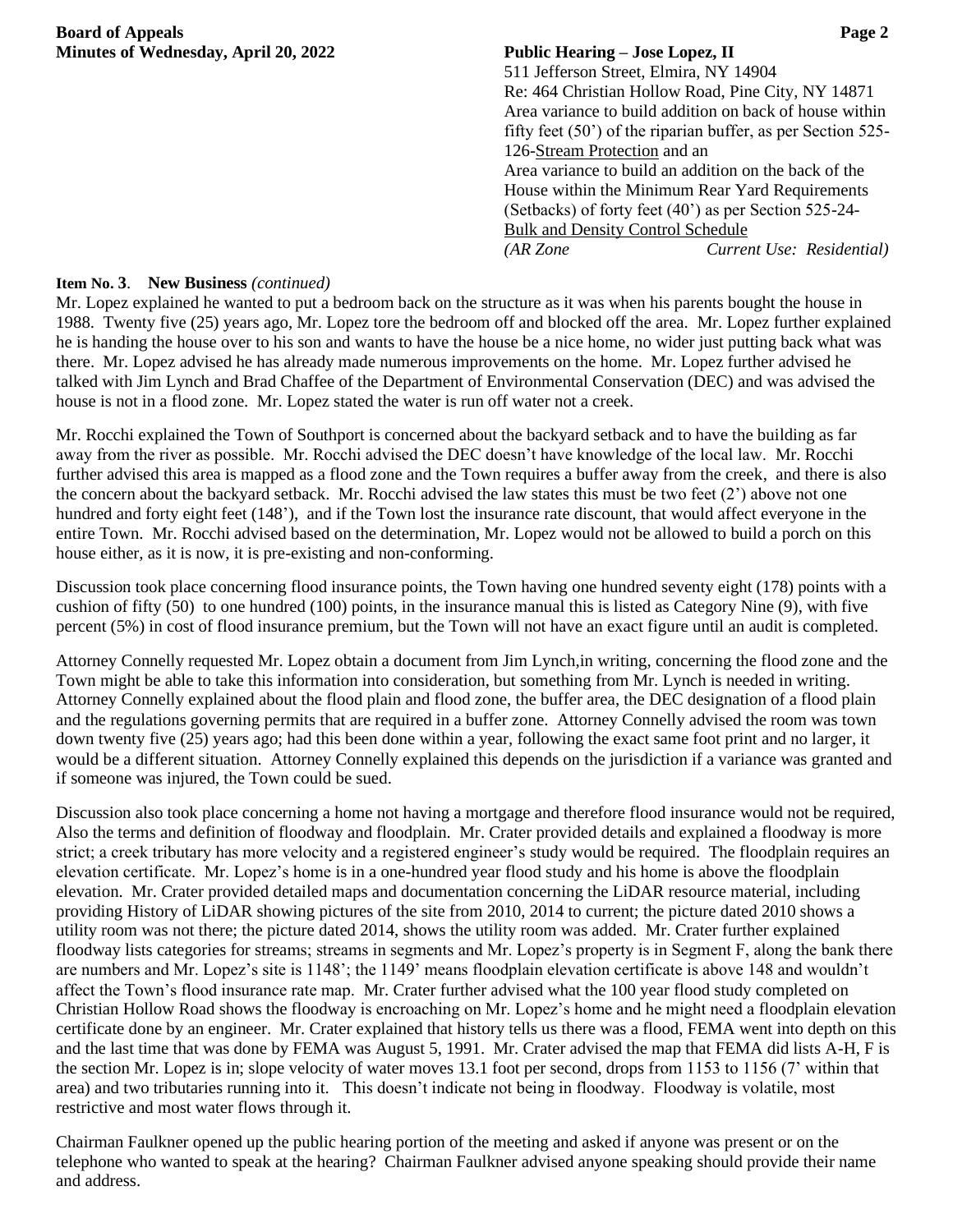**Board of Appeals Page 3 Minutes of Wednesday, April 20, 2022 Public Hearing – Jose Lopez, II**

511 Jefferson Street, Elmira, NY 14904 Re: 464 Christian Hollow Road, Pine City, NY 14871 Area variance to build addition on back of house within fifty feet (50') of the riparian buffer, as per Section 525- 126-Stream Protection and an Area variance to build an addition on the back of the House within the Minimum Rear Yard Requirements (Setbacks) of forty feet (40') as per Section 525-24- Bulk and Density Control Schedule *(AR Zone Current Use: Residential)*

## **Item No. 3**. **New Business** *(continued)*

Ms. Leslie Strykowski, 471 Christian Hollow Road, Pine City, NY advised she lives directly across the road from Mr. Lopez, lived there twenty five (25) years and remembers there was a back room that Mr. Lopez took down; as a neighborhood, Mr. Lopez has turned this property around one-hundred twenty percent (120%), it was a dump, Mr. Lopez rebuilt everything, never an issue about anything he has done there.

Mr. Mike Strykowski, 471 Christian Hollow Road, Pine City, NY advised he echoes the words Leslie provided and explained Mr. Lopez is just trying to make improvements and he doesn't care if this is in a flood zone, no flood insurance with or without a mortgage. Mr. Strykowski explained water came across his property and he was told it would be almost impossible for him to get flood insurance. Mr. Strykowski also explained he spoke with Mark Watts, Soil and Water Conservation, and was advised it is the property owners' responsibility, the Town and County won't be responsible and the water never touches the Lopez's property.

Chairman Faulkner asked if there was anyone else who would like to make a comment. No other comments were requested; the public hearing portion of the meeting was closed.

Mr. Lopez provided answers to the five (5) Area Variance questions. *(Note: Mr. Lopez's answers are in italics below).* 

- Question 1. Whether an undesirable change will be produced in the character of the neighborhood or community or a detriment to nearby properties will be created by the granting of the area variance?  *Mr. Lopez: Advised – No, disagree.*
- Question 2. Whether the benefit sought by the applicant can be achieved by some method, feasible for the applicant to pursue, other than an area variance?

*Mr. Lopez: Advised – No.*

- Question 3. Whether the requested area variance is substantial?  *Mr. Lopez: Advised – No.*
- Question 4. Whether the proposed area variance will have an adverse affect or impact on the physical or environmental conditions in the neighborhood or district?  *Mr. Lopez: Advised – No.*
- Question 5. Whether an alleged difficulty of compliance with the zoning requirement was self-created, which is relevant to the decision, but shall not necessarily preclude the granting of the area variance?  *Mr. Lopez: Advised – Yes.*

The Board reviewed the five (5) area variance questions and provided their answers as follows: *(Note: Answers in italics below).*

Question 1. Whether an undesirable change will be produced in the character of the neighborhood or community or a detriment to nearby properties will be created by the granting of the area variance?  *Unanimous: No – 5 Crater, Silvers, Steinhauer, Wrigley, Faulkner*

Question 2. Whether the benefit sought by the applicant can be achieved by some method, feasible for the applicant to pursue, other than an area variance?

*Unanimous: No – 5 Crater, Silvers, Steinhauer, Wrigley, Faulkner*

Question 3. Whether the requested area variance is substantial? *Unanimous: Yes – 5 Crater, Silvers, Steinhauer, Wrigley, Faulkner*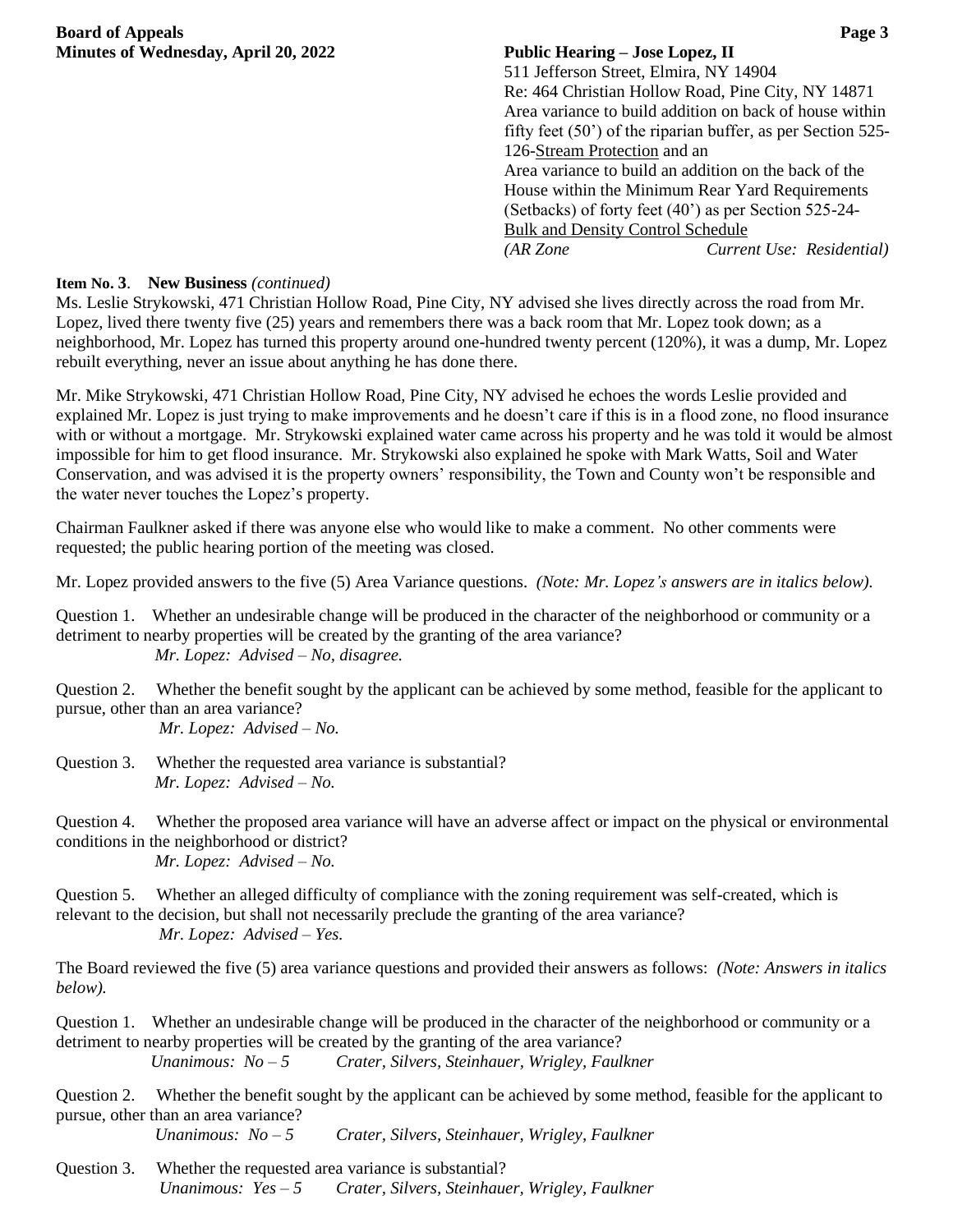511 Jefferson Street, Elmira, NY 14904 Re: 464 Christian Hollow Road, Pine City, NY 14871 Area variance to build addition on back of house within fifty feet (50') of the riparian buffer, as per Section 525- 126-Stream Protection and an Area variance to build an addition on the back of the House within the Minimum Rear Yard Requirements (Setbacks) of forty feet (40') as per Section 525-24- Bulk and Density Control Schedule *(AR Zone Current Use: Residential)*

## **Item No. 3**. **New Business** *(continued)*

Question 4. Whether the proposed area variance will have an adverse affect or impact on the physical or environmental conditions in the neighborhood or district?

*Unanimous: Yes – 5 Crater, Silvers, Steinhauer, Wrigley, Faulkner*

Question 5. Whether an alleged difficulty of compliance with the zoning requirement was self-created, which is relevant to the decision, but shall not necessarily preclude the granting of the area variance? *Unanimous: Yes – 5 Crater, Silvers, Steinhauer, Wrigley, Faulkner*

Mr. Steinhauer made a motion to vote on the variance for Mr. Lopez, with a "no" vote denying the variance and a "yes" vote granting the variance. Ms. Silvers seconded the motion.

Secretary Balok called the roll. Mr. Crater-No; Ms. Silvers-No; Mr. Steinhauer-No; Mr. Wrigley-No; Mr. Faulkner-No. Variance denied.

Public hearing adjourned: 7:46 pm.

## **4. Old Business**

No further discussion.

## **5. Discussion**

Attorney Connolly provided information concerning the outcome of the lawsuit brought against the Town of Southport by Mr. Ring concerning chickens on his property. Attorney Connolly advised the court dismissed the litigation based upon the timeliness of the filing; the parties had thirty (30) days to file their complaint, they filed in fifty five (55) days.

Mr. Rocchi advised he can now send a cease and desist order.

Discussion continued about the importance of consistency in the Board's decisions and the concern about setting a precedent.

The Board also discussed training that was held last month at Corning Community College and specifically the explanations of legal decisions.

Mr. Steinhauer advised he would be moving to Hoffman Street in a month, so he would no longer be eligible to serve on the Southport ZBA. A new member will be sought.

## **6. Adjournment**

Ms. Silvers made a motion to adjourn. Mr. Steinhauer seconded the motion. Unanimous vote yes to adjourn. Meeting adjourned: 7:51 pm.

Original on File: Town Clerk, Copy: Town Supervisor Town Attorney Town Code Enforcement Officer Zoning Board of Appeals Town Board Town Planning Board Minutes 4/20/2022 to: Jose Lopez, II, 511 Jefferson Street, Elmira, NY 14904

Bonnie J. Balok, Secretary-Zoning Board of Appeals April 21, 2022